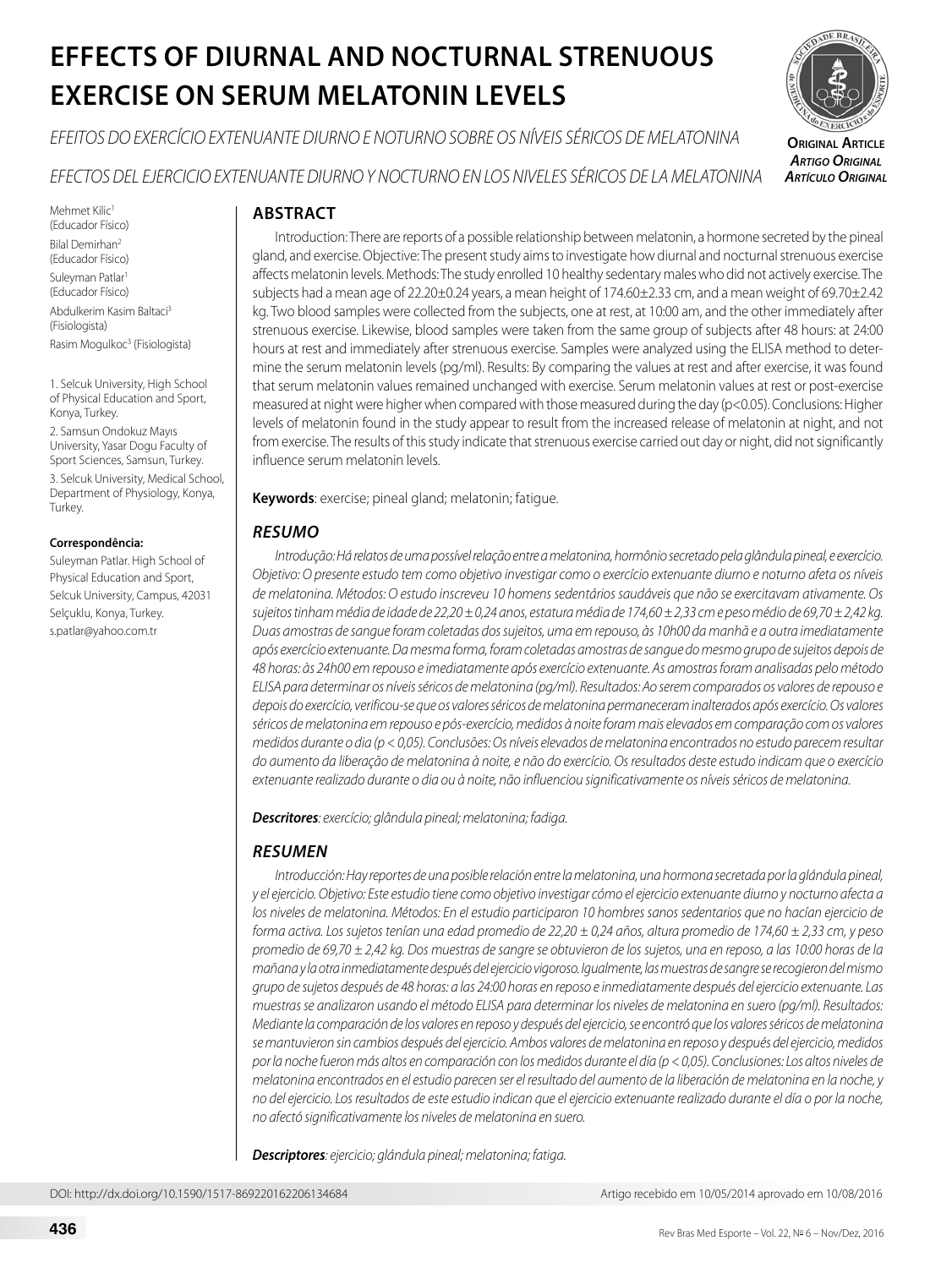## **INTRODUCTION**

There has been mention of a possible relation between the melatonin hormone secreted by pineal gland and exercise<sup>1</sup>. A growing body of evidence suggests that exercise may have both acute and long-lasting effects on melatonin secretion<sup>2</sup>. In a study where the effects of melatonin on carbohydrate and lipid metabolism were examined, the experimental animals were run to exhaustion at 24 m/min and a 12% slope and it was observed that exercise caused significant hypoglycemia, elevated plasma lactate and beta-hydroxybutirate levels, and led to a significant decrease in glycogen in the muscles and liver. The same study showed that muscle and liver glycogen content was significantly higher, while plasma and liver lactate, as well as plasma beta-hydroxybutirate levels were significantly lower in melatonin-treated exercised rats. These data were interpreted as an indication of melatonin's preservation of glycogen stores through the changes in carbohydrate and lipid utilization in exercised rats<sup>3</sup>. .

It was noted that elevated plasma lactate levels following pinealectomy could cause muscle tiredness, producing a negative effect on performance, whereas melatonin administration could delay tiredness and improve physical performance<sup>4</sup>. Another remarkable example of the relation between melatonin and exercise is the report that melatonin administration restored the reduced liver glycogen levels in rats subjected to an acute swimming exercise<sup>5</sup>. The fact that melatonin preserves muscle and liver glycogen in exercised rats suggests that melatonin may prolong exercise duration in humans<sup>6</sup>.

Furthermore, melatonin supplementation before strenuous exercise was reported to reduce muscle injury by mitigating the effects of oxidative stress and inflammation<sup>7</sup>. It was established in a study exploring the effect of nocturnal exercise on melatonin in rats that levels of melatonin in both the pineal gland and plasma dropped in rats which were exposed to light during nocturnal exercise<sup>8</sup>. Consequently, many researchers suggest an inevitable relationship between melatonin and exercise. In their study with children, Perez Nevero et al.<sup>9</sup> reported that physical activity led to a significant increase in melatonin levels.

Similarly, Carr et al.<sup>10</sup> showed a significant increase in the post-exercise plasma melatonin levels in females. Monteleone et al.11 stated that plasma melatonin levels might rise 5 hours after physical activity. On the contrary, Skrinar et al.<sup>12</sup> reported in their study that strenuous exercise might cause a decrease, rather than an increase, in melatonin levels. The results of these studies indicate that there is no consensus on the relation between melatonin and exercise. The purpose of the present study is to examine how daytime and night exercise to exhaustion affects serum melatonin levels.

#### **METHODS**

This study registered 10 healthy and sedentary males not actively engaged in any branch of sports. The mean age of the subjects was 22,20±0,24 years, mean height was 174,60±2,33 cm, and mean weight was 69,70±2,42 kg. The study protocol was approved 08.22.2011 date and 2011/009 numbered with ethics committee decision by the Ethics Committee of Selcuk University School of Physical Education and Sports. The clarified consent form was signed that İncluding risks and discomforts could be encountered related work detailed information by each of the subjects before study.

Blood samples of 2,5 ml were collected from the forearm vena of the subjects at 10.00 in the morning during rest and immediately after exercise until exhaustion. Blood samples were collected from the same group of subjects for the third time at 24.00 at night before exhaustion exercise and for the fourth time immediately after exhaustion exercise. The samples were centrifuged at 3000 rotations for 10 minutes to separate the serum, which was then stored at -80°C until the time of melatonin analysis.

Serum melatonin levels were determined as pg/ml using ELISA test kits

Rev Bras Med Esporte – Vol. 22,  $N^{\varrho}$  6 – Nov/Dez, 2016 **437** 

(USCN Life Science Inc. P.R. China, Lot No: L110707148) and Biotek ELX800 and ELX50 plate reader and washer devices.

Exhaustion exercises were performed once during daytime and once at night as acute exercises until exhaustion. Exhaustion exercise was carried out according to the Bruce protocol (Cosmed T150 treadmill), which is the most common clinical exercise test. During the exercises the slope and speed of the treadmill was increased in 3-minute periods and the exercise was conducted up to the point where the subject could no longer continue.

#### **Statistical evaluations**

SPSS (Statistical Package for the Social Sciences) 21.0 software package (SPSS, Inc., Chicago, IL, USA) was used for the statistical evaluation of data.

Arithmetic means and standard deviations of all parameters were calculated. Repeated Measures Analysis of Variance was used to detect the differences in the measurements conducted at different times and the Least Significant Difference (LSD) test was employed to determine the period from which the difference originated. Differences for which p<0,05 were accepted significant.

### **RESULTS**

There was no statistically significant difference between melatonin levels of subjects measured at rest and after exercise during daytime (Table 1, Figure 1). Similarly, no difference was found between the resting and post-exercise serum melatonin levels of subjects measured at night (Table 1, Figure 1).

When both nocturnal and diurnal serum melatonin levels found during rest and after exercise were considered, the highest serum melatonin levels were seen in the night time measurements (both during rest and after exercise) (Table 1, Figure 1, p<0,05).

#### **DISCUSSION**

In this study, no statistically significant difference was found between serum melatonin levels measured at rest and after exercise during daytime. Buxton et al.<sup>2</sup> stated that the major factors that determined the exercise-induced changes in melatonin levels were the type, intensity and duration of exercise. It was reported that exercise significantly elevated plasma melatonin concentrations in 7 young women who attended an 8-week aerobic exercise course<sup>13</sup>. In another study which included

**Table 1.** Serum melatonin levels of the subjects (pg/ml).

| <b>Measurement times</b> | n  | Melatonin Levels (mean±SD)   |
|--------------------------|----|------------------------------|
| Day - rest               | 10 | $3,37 \pm 0,18^{8}$          |
| Day - exhaustion         | 10 | $3.63 \pm 0.08$ <sup>B</sup> |
| Night - rest             | 10 | $4,33 \pm 0,21^{\text{A}}$   |
| Night - exhaustion       | 10 | $4,41 \pm 0,26$ <sup>A</sup> |

\*A, B: Differences between means with different superscripted letters in the same column are statistically significant (p < 0.05).